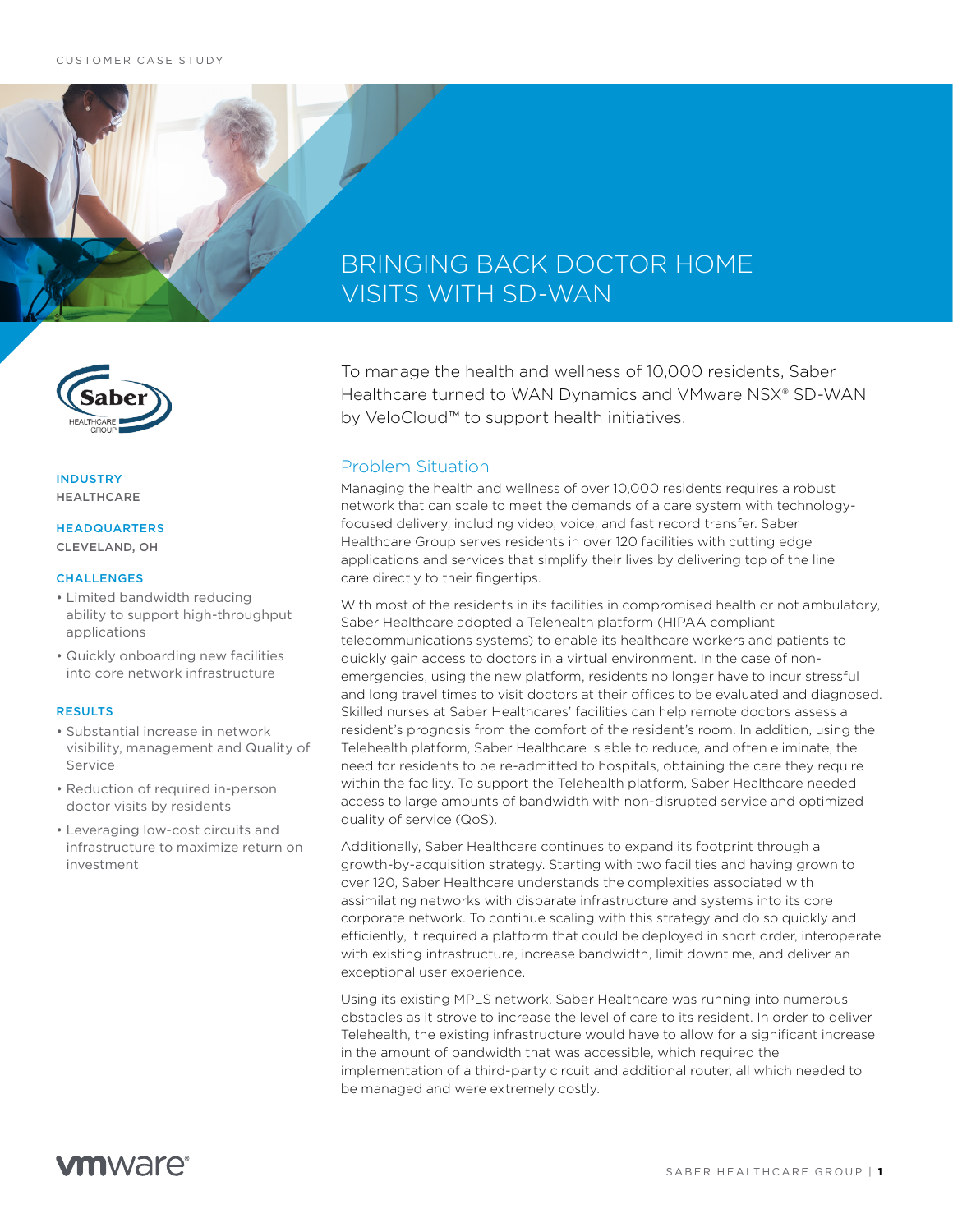"Complaints about network speed were common with our legacy network. Now with SD-WAN, we don't encounter that issue anymore."

CURTIS MCEWEN SENIOR NETWORK ENGINEER SABER HEALTHCARE

Without a centralized management system, Saber Healthcare was unable to separate and implement business policies for wireless residence and business, view and troubleshoot the QoS for applications such as Telehealth, and had to manage additional circuits, VLANs, and third-party circuits all through separate interfaces. Finally, bringing new facilities into the existing infrastructure often took months because each required a different strategy and implementation plan.

# Solution Selection and Implementation: WAN Dynamics and NSX SD-WAN

Saber Healthcare understood that in order to continue servicing its residents with the best healthcare options available and have a path forward that would enable continued growth and support for planned application deployment, it needed to move to a more dynamic and scalable technology platform.

After careful consideration, Saber Healthcare engaged WAN Dynamics, a leading provider of helping businesses effectively leverage new and next generation enterprise technologies such as SD-WAN, cloud applications, and SDN solutions, and cloud-first voice and data communication integrations, to eliminate dependence on the existing MPLS and adopt a SD-WAN strategy. In turn, WAN Dynamics partnered with VeloCloud (now part of VMware), the leader in SD-WAN, to architect and deploy a corporate-wide network transition.

With NSX SD-WAN, Saber Healthcare was able migrate its entire MPLS to SD-WAN. Now using the NSX SD-WAN Orchestrator for centralized management, troubleshooting, and provisioning, NSX SD-WAN Gateways for secure, reliable, performance access to cloud applications to and from all remote sites, and NSX SD-WAN Edges deployed at each customer premises, Saber Healthcare had a true cloud implementation that supported its current and future initiatives to deliver exceptional care to its residents.

### Hours to a New Site Deployment

Prior to SD-WAN, the addition of a newly acquired site to the corporate network often took 30 to 60 days due to the need to initiate and install a new circuit and router. In addition, the new circuit was limited to 10MB of bandwidth or a T1 line. With SD-WAN, a new site could be rolled out in as little as 3 to 5 days, with the bulk of that time spent on obtaining the line from a carrier. With a line established, the implementation itself would take only hours. With no circuit limitations, WAN Dynamics could roll out three new sites within a day.

## Visibility: Problem Identification and Resolution

Using the NSX SD-WAN Orchestrator, both WAN Dynamics and Saber Healthcare were able to eliminate the need for multiple user interfaces to manage various components of the network and gained visibility across the entire network and into each customer site. The Orchestrator would identify network issues, create alerts for those activities that required immediate action, and allowed for remote remediation. Prior to SD-WAN, this was not possible, with problem identification and remediation occurring on a per site basis, requiring expensive truck rolls.